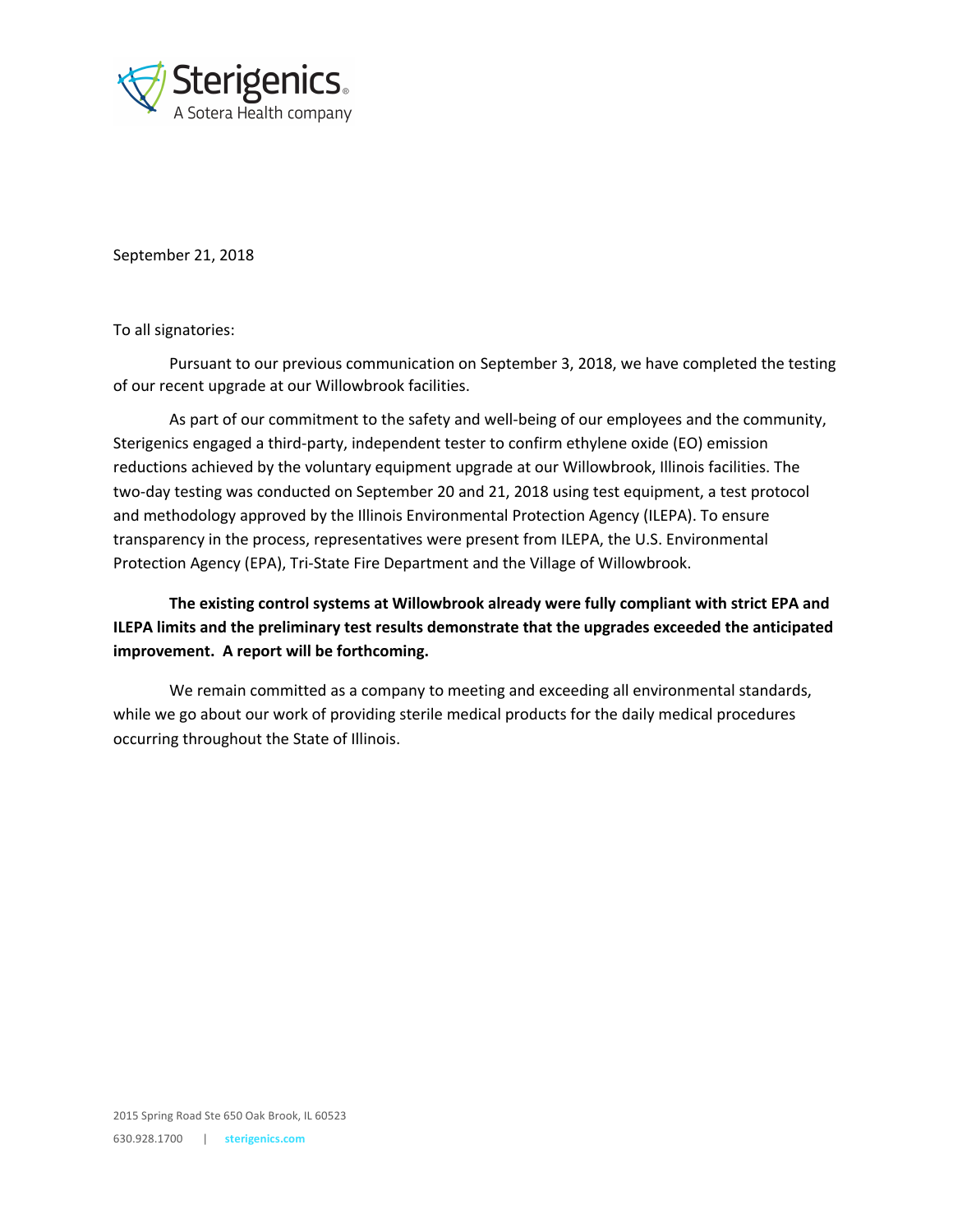

To all signatories:

We are in receipt of your August 31, 2018 letter and have been working diligently to respond to your request. We take this matter seriously and need to reiterate the fact that **our Sterigenics Willowbrook facility achieves and exceeds all compliance requirements set by the U.S. Environmental Protection Agency (USEPA) and Illinois EPA (ILEPA) for air emissions.** Both agencies are fully aware of our strong compliance track-record and have approved the permits at our operations.

We have always been committed to ensuring that the ethylene oxide ("EO") used to sterilize life-saving medical products at our Sterigenics Willowbrook facility does not present a health threat to the Willowbrook community by operating well within permitted levels. Our air quality control equipment is state of the art and the recent **voluntary equipment upgrade** that reduces our emissions 90% further demonstrates our continuing commitment to safety. We understand it is important to confirm the effectiveness of our controls after this upgrade. However, it is not possible to conform to the request in your letter since we need to be operating to be able to test the system. We agree with your desire to test the system and validate the results of the upgrade and are willing to do this before the receipt of a waiver to the 30 to 60 day notice period currently required by the ILEPA and USEPA.

To this end, we plan to test and validate the upgrade of our control system within the next week. We are working with a third-party to administer the testing and we welcome your participation in this process to facilitate transparency.

We hope that ILEPA and USEPA will be able to participate in this testing, but we are prepared to proceed even if the agencies cannot participate at this time. If the agencies cannot participate in the next week, we will work with them to schedule a time to repeat the testing. Once again, we recognize the need to perform testing on the quickest timeline possible and are willing to have multiple tests to provide results expeditiously.

Another critical aspect that we must recognize is the real world need for medical device providers to have a reliable sterilization partner to meet the needs of patients for safe healthcare and infection prevention. As you may be aware, our Willowbrook facility sterilizes products that have a broad impact on healthcare, including 1,500 surgical procedure kits, 11,000 radiological syringes and 16,000 vascular catheters each day. These products support **thousands of necessary healthcare procedures every day**, in many cases without meaningful volumes of products in inventory should an outage in sterilization occur. Further, at this time **the only practical FDA-approved method** for delivering this solution for many medical products is EO sterilization. Any disruption of this process could result in unacceptable and life-threatening delays of necessary surgical procedures as the tools and devices necessary to accomplish these procedures would not be available.

Again, we appreciate your attention to this issue and remain committed to providing the essential service of sterilizing medical tools, devices and products in a way that does not present a risk to the Willowbrook community or Sterigenics personnel.